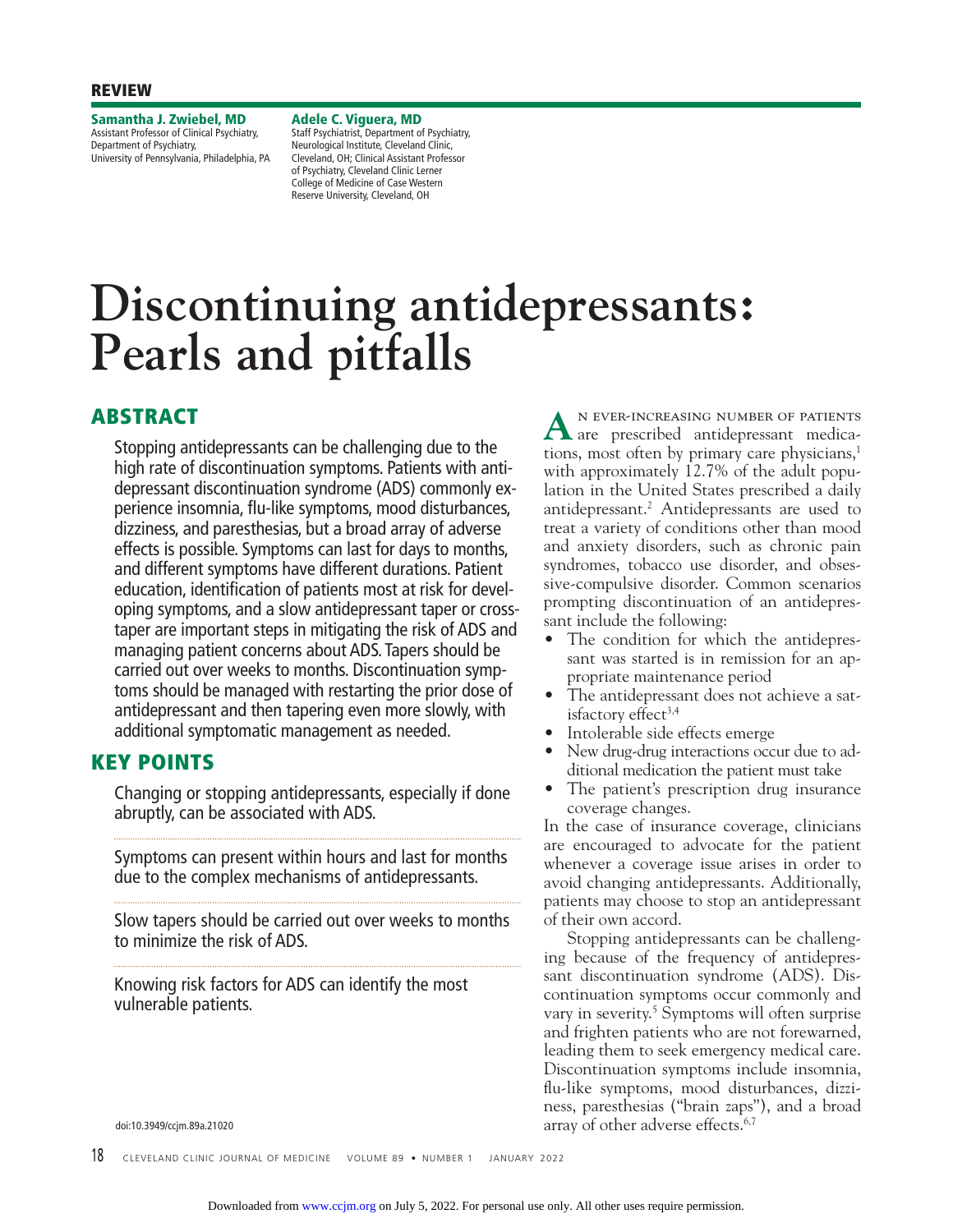New symptoms not present before antidepressant was started or stopped

Greater severity of original symptoms

New symptoms and/or greater severity

Original symptoms at original severity

Original symptoms at original severity

Based on information in reference 9.

of original symptoms

| with those of toxicity and recurrence. ADS                  | stopped antidepressants, 44.8% experienced a  |
|-------------------------------------------------------------|-----------------------------------------------|
| should be suspected if the patient reports ei-              | relapse or recurrence within 12 months com-   |
| ther new symptoms that were not part of the                 | pared with 19.5% of patients who continued    |
| original presentation or symptoms noted in the              | antidepressants. The patients who stopped an- |
| original presentation but at greater severity. <sup>9</sup> | tidepressants also demonstrated a median time |
|                                                             |                                               |

# **Clinical syndromes after discontinuing antidepressants**

Onset 36–96 hours Duration < 6 weeks

Duration < 6 weeks

Duration  $> 6$  weeks

Duration variable

Duration variable

Onset 24 hours to 6 weeks

**Condition Category Onset, duration Symptoms**

Rebound Onset 36–96 hours

Recurrence Onset > 6 months

**TABLE 1**

**Discontinuation** syndrome

Acute withdrawal

**Persistent** withdrawal syndrome

New episode Relapse Onset < 6 weeks

 The range of risk factors for ADS indicates the complex mechanisms underlying discontinuation symptoms beyond acute medication cessation. But despite the frequent morbidity associated with stopping antidepressants, there is a notable lack of guidance for clinicians on tapering antidepressants or managing  $ADS<sub>6</sub><sup>8</sup>$  and the majority of available guidelines are not considered evidence-based.5 The following narrative review describes the array of discontinuation symptoms and their causes and provides practical clinical guidance for discontinuing antidepressants to minimize the risk of ADS. The principles discussed regarding medication discontinuation and switching to another antidepressant can be applied regardless of the antidepressant indication.

# ■ **SYMPTOMS AND RISK OF ANTIDEPRESSANT DISCONTINUATION**

ADS can pose diagnostic challenges because many symptoms of discontinuation overlap with those of toxicity and recurrence. ADS should be suspected if the patient reports either new symptoms that were not part of the original presentation or symptoms noted in the

 ADS can be conceptualized into 3 categories: acute withdrawal (new symptoms for < 6 weeks), rebound (same symptoms with greater severity for < 6 weeks), and persistent withdrawal (new symptoms or same symptoms with greater severity for  $> 6$  weeks). By contrast, new episodes of the original condition can occur after discontinuation, including relapse (same symptoms at the same severity emerge < 6 weeks) and recurrence (same symptoms at the same severity emerge  $> 6$  months).<sup>9</sup> These definitions are summarized in **Table** 1.<sup>9</sup>

## **Risk of relapse**

Patients who stop antidepressants, regardless of the specific psychiatric indication or duration of taper, are at a greater risk of relapse of psychiatric illness than those patients who remain on antidepressants.10 A large metaanalysis<sup>10</sup> found the rate of 12-month relapse was 2.3 times higher in patients who had stopped antidepressants compared with those who continued treatment. Of patients who

# **diagnostic challenges because symptoms of discontinuation may overlap with those of toxicity and recurrence**

**ADS can pose**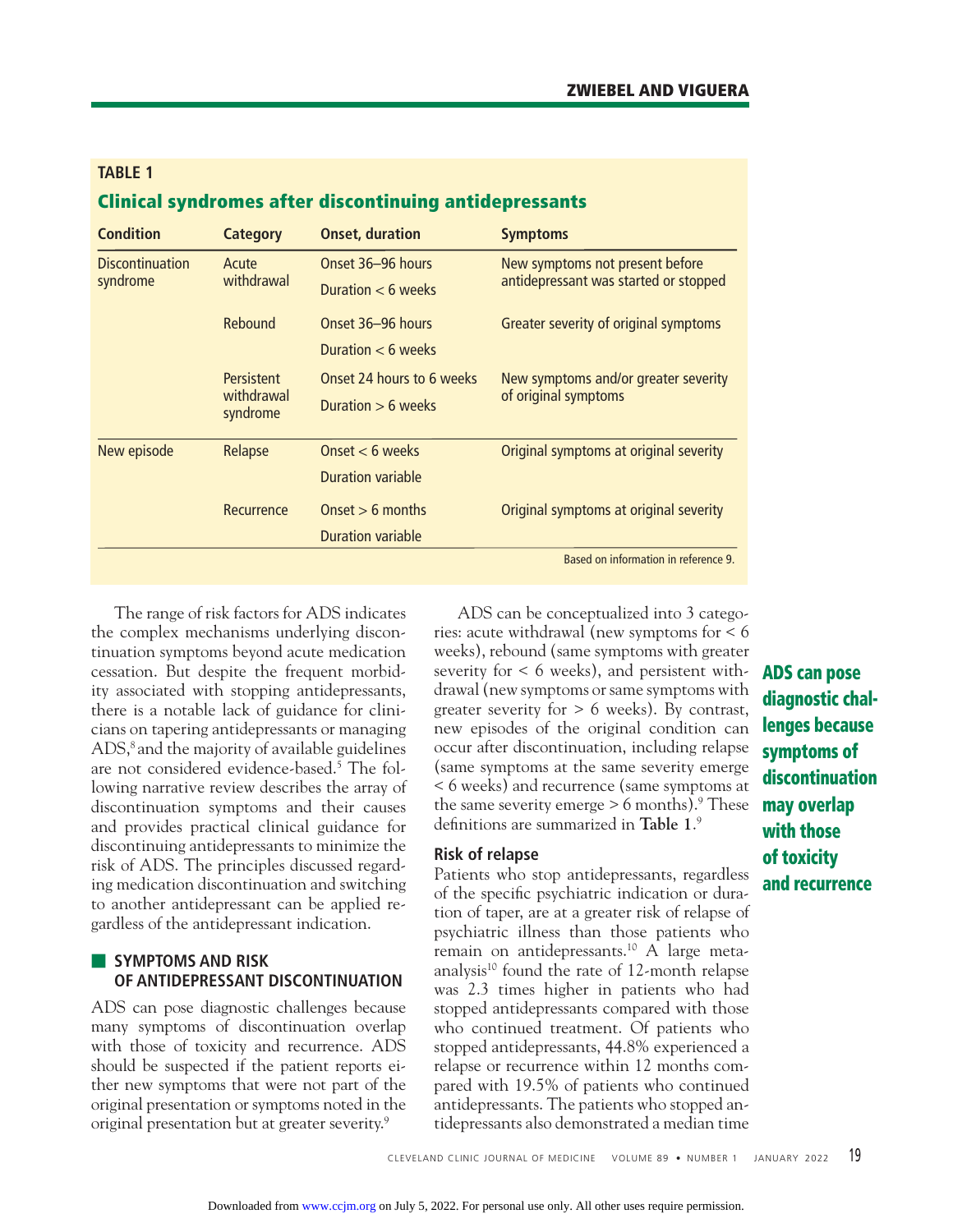to recurrence of about 14 months, compared with 48 months for patients who continued antidepressants.10 Therefore, it is especially critical to distinguish between a recurrent episode and ADS.

 Studies have shown that 27% to 86% of patients who attempt to stop antidepressants, whether on their own or under supervision of a physician, experience ADS.<sup>11</sup> One review<sup>11</sup> included studies ranging from randomized clinical trials to online surveys, with a weighted average of 56%. Of patients experiencing discontinuation symptoms, 86.7% reported ongoing symptoms at 2 months, 58.6% at 1 year, and 16.2% beyond 3 years.<sup>11</sup> Persistent discontinuation symptoms, often termed protracted withdrawal syndrome, is not formally defined but should be diagnosed when discontinuation symptoms persist beyond several months. Data from an Internet forum for patients<sup>12</sup> identified a mean duration of 37 months and a median duration of 26 months in persistent symptoms. Of forum users identified as having protracted withdrawal, 73.9% experienced various physical symptoms, 82.6% experienced affective symptoms, and 63.8% experienced both physical and affective symptoms. Sleep disturbances (43.5%) and cognitive symptoms  $(31.9\%)$  were also very common.<sup>12</sup>

**To simplify recognition of ADS, use the mnemonic FINISH: fl u-like symptoms, insomnia, nausea, imbalance, sensory disturbances, and hyperarousal**

#### **Symptoms vary by drug class**

Symptoms of ADS present across a range of organ systems and vary based on the antidepressant class and individual medication. **Table 2** summarizes the most typical symptoms, though symptoms can vary by individual medication since many medications, even within the same class, have different receptor profiles and affinities. $6,7,13,14$  There is relatively little information available on tricyclics, tetracylics, and monoamine oxidase inhibitors (MAOIs) relative to selective serotonin reuptake inhibitors (SSRIs) and serotonin-norepinephrine reuptake inhibitors (SNRIs), in part because symptoms were often thought to be psychosomatic<sup>13</sup> and not of much importance at a time when tricyclics, tetracyclics, and MAOIs were more commonly used.<sup>9</sup>

 There are also only limited data on atypical antidepressants such as mirtazapine and bupropion and newer medications such as vortioxetine and levomilnacipran.

#### **A useful diagnostic mnemonic**

To simplify recognition of ADS, clinicians can use the mnemonic FINISH for flu-like symptoms, insomnia, nausea, imbalance (dizziness), sensory disturbances (parasthesias, including brain zaps), and hyperarousal (anxiety, irritability), $15$  which are fairly generalizable across antidepressant classes.

#### **Suicidal ideation, panic, and other risks**

Discontinuation of antidepressants can carry significant risk, including suicidal ideation, suicide, and mania. One study<sup>16</sup> of  $73$  patients investigating the role of adjunctive psychotherapy in antidepressant discontinuation had to be stopped due to ethical concerns stemming from lack of efficacy and a patient suicide. Another study<sup>17</sup> observed 28 patients undergoing antidepressant discontinuation and found suicidal ideation in 4 patients, all of whom were stopping paroxetine.

 Panic and restlessness due to ADS likely exacerbate suicidal ideation, which in most cases is probably due to ADS rather than relapse.6 Patients treated for panic disorder should be closely monitored for rebound.

 Cessation of antidepressants can also elicit mania or hypomania. Although it is more frequent that patients experience depression following antidepressant discontinuation, the phenomenon of mania due to antidepressant cessation has been observed in at least 24 cases across various antidepressants.18

#### **Brain zaps: Unpleasant, sometimes disabling**

Another notable discontinuation symptom is a type of paresthesia known colloquially as "brain zaps," unpleasant and sometimes disabling electric shock-like sensations. These sensations may be due to adrenergic withdrawal. Therefore, SNRIs are expected to have a higher likelihood of causing brain zaps than SSRIs. Disproportionately higher rates of brain zaps are reported with venlafaxine but also with paroxetine, and they have been reported with many antidepressants.<sup>19</sup>

 Electric shock-like sensations are most often seen in patients who have abruptly stopped antidepressant treatment or missed doses, though more than 30% of patients with brain zaps report these symptoms either while undergoing a taper or after completing a taper. Some patients may experience the zaps during normal treatment.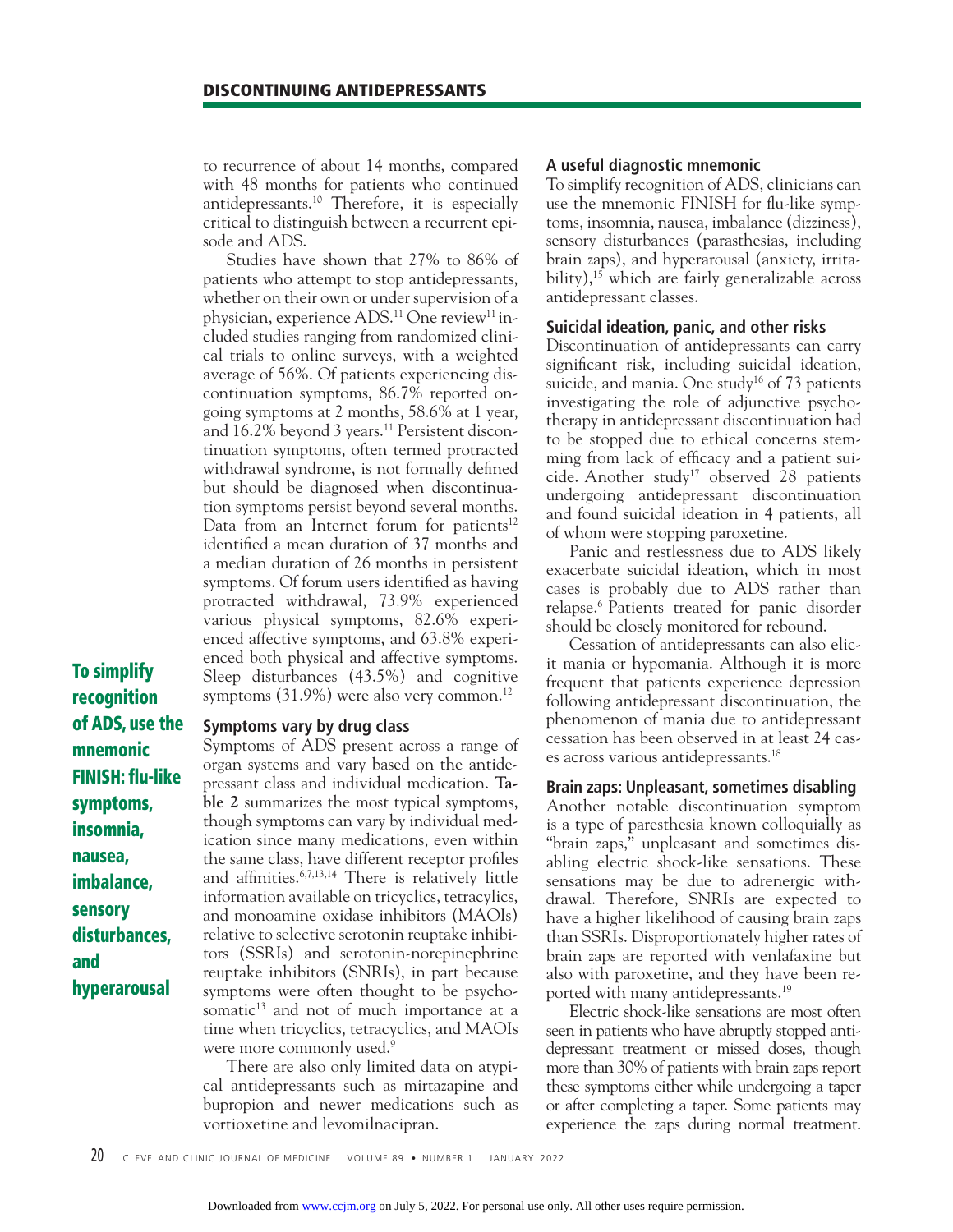# **TABLE 2 Discontinuation symptoms by antidepressant drug class**

| <b>System</b>           | <b>SSRIs</b>                                                                                                                                                          | <b>SNRIS</b>                                                                                                                                                          | <b>TCAs</b>                                                                                                                                                                       | <b>MAOIs</b>                                                                                                                                | <b>Atypicals</b>                                                                                                                                    |
|-------------------------|-----------------------------------------------------------------------------------------------------------------------------------------------------------------------|-----------------------------------------------------------------------------------------------------------------------------------------------------------------------|-----------------------------------------------------------------------------------------------------------------------------------------------------------------------------------|---------------------------------------------------------------------------------------------------------------------------------------------|-----------------------------------------------------------------------------------------------------------------------------------------------------|
| General                 | Flu-like symptoms<br>Fatigue                                                                                                                                          | Flu-like symptoms<br>Fatigue<br><b>Diaphoresis</b>                                                                                                                    | Flu-like symptoms<br>Fatigue                                                                                                                                                      | Flu-like symptoms<br>Fatigue                                                                                                                | Flu-like<br>symptoms<br>Fatigue                                                                                                                     |
| Cardio-<br>vascular     | Tachycardia<br><b>Flushing</b>                                                                                                                                        | Tachycardia<br>Hypertension, hypotension<br>Syncope                                                                                                                   | Tachycardia<br>Arrhythmia                                                                                                                                                         | Tachycardia<br>Arrhythmia                                                                                                                   | (Limited data)                                                                                                                                      |
| Gastro-<br>intestinal   | Nausea, vomiting<br><b>Diarrhea</b><br>Anorexia                                                                                                                       | Nausea, vomiting<br><b>Diarrhea</b><br>Anorexia                                                                                                                       | Nausea, vomiting<br><b>Diarrhea</b><br>Anorexia                                                                                                                                   | Nausea, vomiting<br><b>Diarrhea</b><br>Anorexia                                                                                             | Nausea, vomiting<br><b>Diarrhea</b><br>Anorexia<br>(mirtazapine)                                                                                    |
| Neurologic              | Headache<br>Gait instability<br><b>Dizziness</b><br>Paresthesias, brain zaps<br>Tremor, ataxia<br>Myclonus, muscle jerking<br>Parkinsonism                            | Headache<br>Gait instability<br><b>Dizziness</b><br>Parasthesias, brain zaps<br>Tremor, ataxia<br>Stroke-like symptoms<br>Seizure, myoclonus, muscle<br>jerking       | Headache<br>Paresthesias<br>Tremor, ataxia<br>Seizure<br>Parkinsonism                                                                                                             | Headache<br><b>Paresthesias</b><br>Tremor, ataxia<br>Seizure, myoclonus,<br>muscle jerking<br>Parkinsonism<br>Dystonia<br>Catatonia         | Headache<br><b>Dizziness</b><br>Paresthesias<br><b>Tremor</b><br>Dystonia (bupropion)                                                               |
| Psychiatric             | Anxiety, panic<br>Depression, mania<br>Suicidal ideation<br>Anger, irritability<br><b>Mood swings</b><br>Depersonalization,<br>derealization<br><b>Hallucinations</b> | Anxiety, panic<br>Depression, mania<br>Suicidal ideation<br>Anger, irritability<br><b>Mood swings</b><br>Depersonalization,<br>derealization<br><b>Hallucinations</b> | Anxiety, panic<br>Depression, mania<br><b>Suicidal ideation</b><br>Anger, irritability<br><b>Mood swings</b><br><b>Derealization</b><br><b>Hallucinations</b><br><b>Delusions</b> | Depression, lability<br>Suicidal ideation<br>Anger, irritability<br>Aggression, agita-<br>tion<br><b>Hallucinations</b><br><b>Delusions</b> | Anxiety, panic<br>Depression, mania<br><b>Suicidal ideation</b><br>Anger, irritability<br><b>Mood swings</b><br>Depersonalization,<br>derealization |
| Cognitive               | Confusion, delirium<br><b>Inattention</b>                                                                                                                             | Confusion, delirium<br><b>Inattention</b>                                                                                                                             | Confusion, delirium<br><b>Inattention</b>                                                                                                                                         | Confusion, delirium<br><b>Inattention</b>                                                                                                   | (Limited data)                                                                                                                                      |
| Sleep                   | Sleep disturbances<br>Nightmares, vivid dreams                                                                                                                        | Sleep disturbances<br>Nightmares, vivid dreams                                                                                                                        | Sleep disturbances<br>Nightmares, vivid<br>dreams                                                                                                                                 | Sleep disturbances<br>Nightmares, vivid<br>dreams                                                                                           | <b>Sleep disturbances</b><br>Nightmares, vivid<br>dreams                                                                                            |
| <b>Visual</b><br>Sexual | <b>Vision changes</b><br><b>Dysfunction</b>                                                                                                                           | <b>Vision changes</b><br><b>Dysfunction</b>                                                                                                                           | <b>Vision changes</b><br><b>Dysfunction</b>                                                                                                                                       | <b>Vision changes</b><br><b>Dysfunction</b>                                                                                                 | (Limited data)<br><b>Dysfunction</b>                                                                                                                |

MAOIs = monoamine oxidase inhibitors; SNRIs = serotonin-norepinephrine reuptake inhibitors; SSRIs = selective serotonin reuptake inhibitors; TCAs = tricyclic and tetracyclic antidepressants

Based on information in references 6,7,13,14.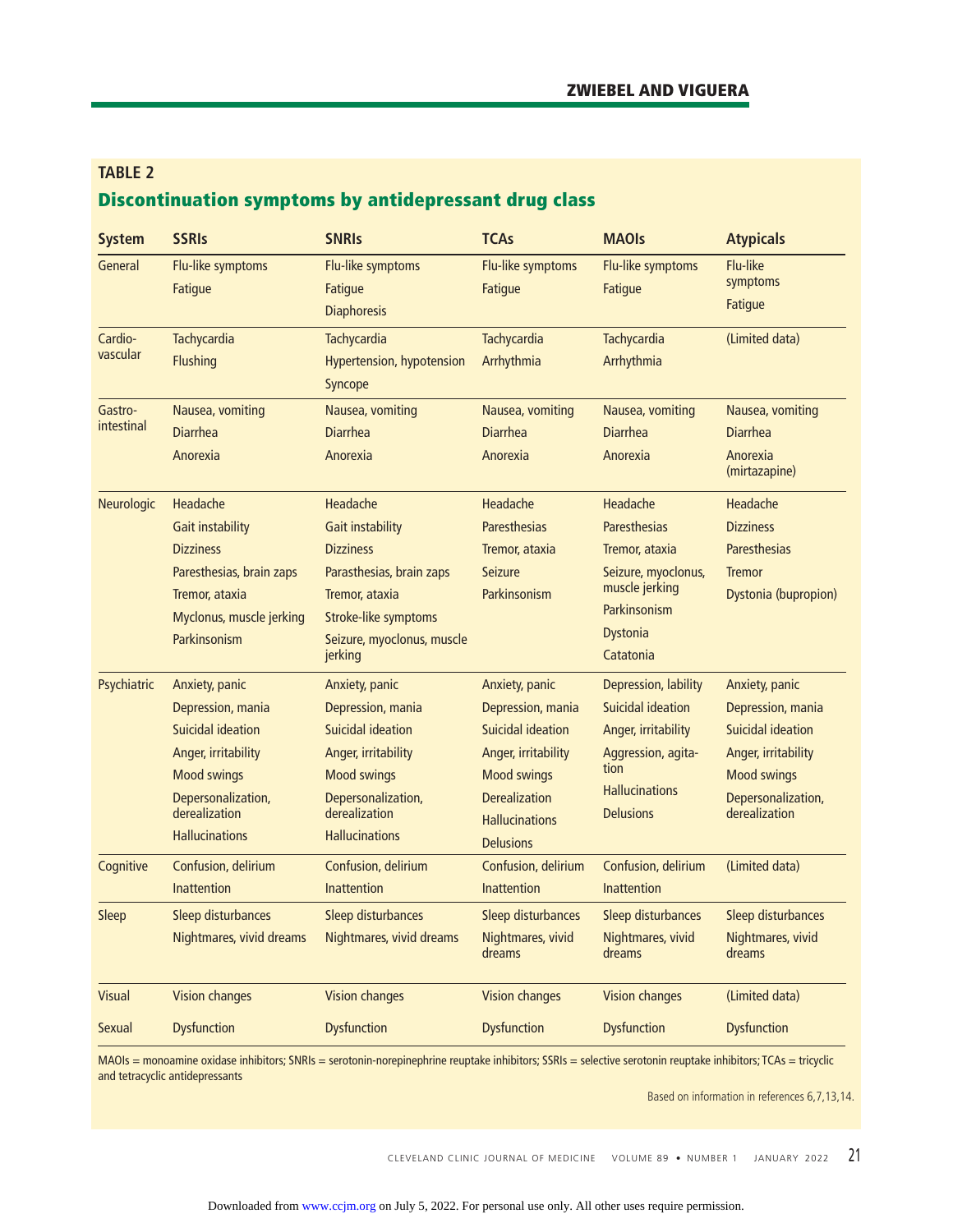The sensations typically last a few weeks but can persist for years and may be associated with dizziness, the perception of crackling or sizzling noises, and various other symptoms such as depersonalization (feeling detached from and outside of one's own body) and derealization (the sensation that the external world is unreal). Common triggers are eye and head movements, but patients note many other triggering activities. There are no known treatments that successfully and specifi cally target brain zaps other than resuming the medication at the previous dose.<sup>19</sup>

#### ■ **DISCONTINUATION SYNDROME VS WITHDRAWAL**

There is controversy surrounding the terminology of ADS vs antidepressant withdrawal. While clinically the terms are often used interchangeably, it is important to appreciate the nuanced meaning of each term.

Withdrawal from antidepressants may imply addiction.3,20 However, patients do not crave antidepressants, experience intoxication, or exhibit other hallmarks of a substance use disorder, such as using more and more drug despite negative consequences.<sup>17</sup> Therefore, clinically, the term discontinuation is preferred over withdrawal. Some other authors argue that the term discontinuation downplays the severity of the emergent symptoms, which can be intensely uncomfortable and impairing.21 These authors strongly favor the use of antidepressant withdrawal because the syndrome of antidepressant discontinuation is consistent with withdrawal from other substances,  $6,7,21,22$  and because antidepressants cause dependence.12

 ADS has been clinically recognized for decades,13,23–25 demonstrating emergence of symptoms within days or even hours of abrupt cessation. Clinical trials that transitioned patients on antidepressants to placebo observed discontinuation symptoms, especially in antidepressants with shorter half-lives.23,24 However, many patients experiencing such symptoms are misdiagnosed as experiencing a relapse or a psychosomatic reaction.13,25 With growing recognition of the difficulty in stopping antidepressants, the risk of ADS should be discussed with patients as part of an informed-consent process when starting antidepressants.25

#### **EXTHE PHARMACOKINETICS BEHIND DISCONTINUATION SYNDROME**

Straightforward pharmacokinetic explanations of discontinuation symptoms are inadequate since symptoms continue to emerge over a period of weeks and can last for months and even years.22 Antidepressants are believed to exert their effect partly through chronic medication exposure leading to receptor downregulation to create a more favorable neurotransmitter-to-receptor ratio.6,7,26–28 It should be noted that each class of antidepressants exerts its effect in different ways; therefore, broad statements about antidepressant mechanisms of action tend to be overgeneralizations. Still, the mechanism of receptor downregulation, which requires weeks to months and may over time contribute to medication desensitization, likely accounts in part for prolonged discontinuation symptoms. $^{12}$ 

 Furthermore, it is also hypothesized that antidepressants with anticholinergic properties may lead to receptor upregulation rather than downregulation and thus can contribute to desensitization.<sup>13</sup> The theory of "oppositional tolerance" incorporates both upregulation and downregulation, $22$  because discontinuing antidepressants may lead to diverse rebound symptoms due to the widespread distribution of serotonin throughout the body. Oppositional tolerance that develops and increases over time may explain why patients treated with antidepressants at higher doses and for longer periods are at greater risk for ADS.29

#### ■ **WHO IS MOST AT RISK OF DISCONTINUATION SYMPTOMS?**

Despite extensive literature on ADS, there is still little known about the patient characteristics that pose the most risk.<sup>7,14</sup> Nevertheless, though the risk of ADS cannot be eliminated, it can be reduced through awareness of known risk factors (**Table 3**).6,7,14,23,24,26,28–32

 Some patients may have a genetic predisposition,7 although this is yet to be determined. Younger patients may be more at risk, but younger patients are also more likely to abruptly discontinue their antidepressants.30 Patients who report discontinuation symptoms during missed doses are also at higher risk of withdrawal during a taper, $28$  and pa-

**There are no known treatments for brain zaps other than resuming the medication at the previous dose**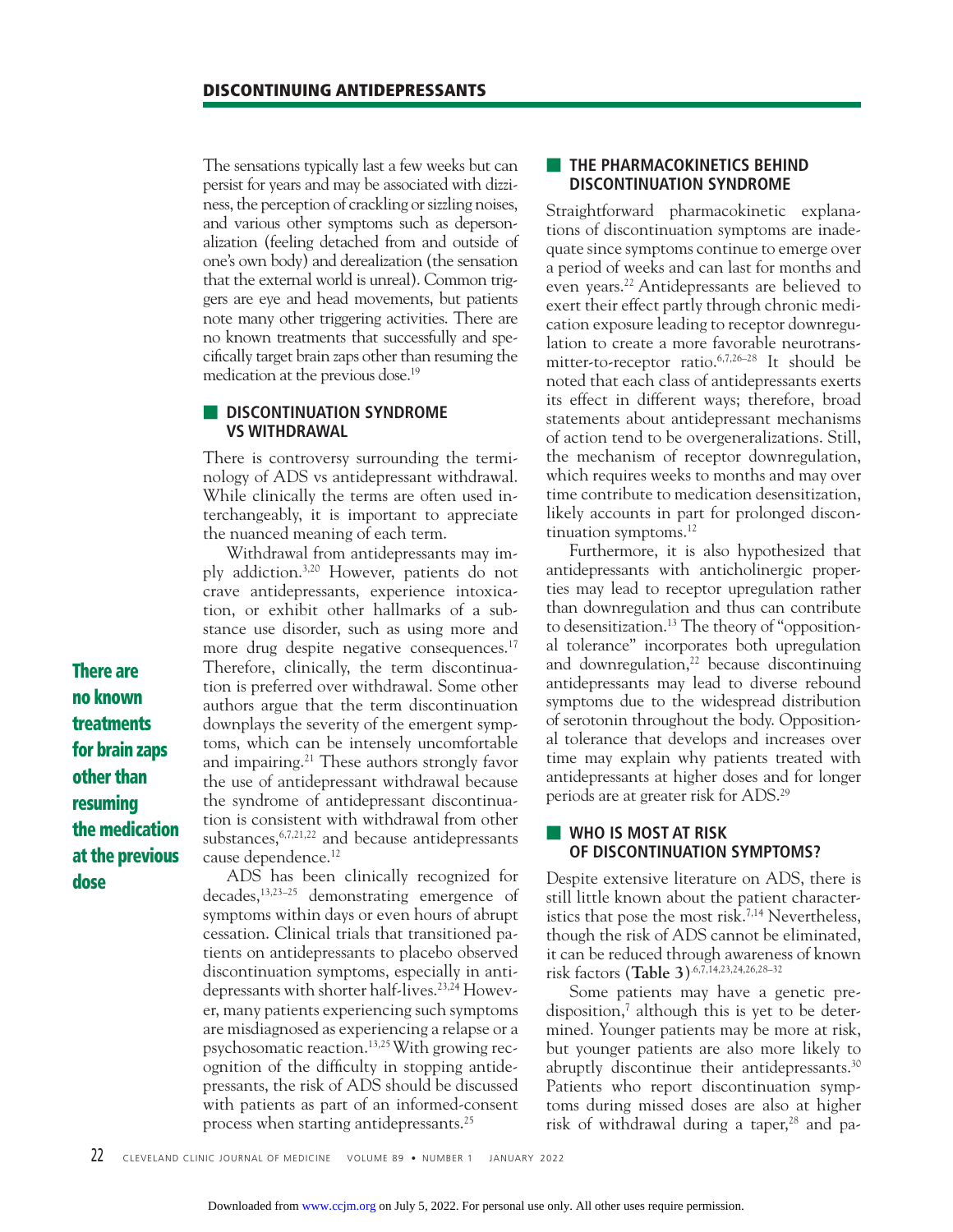tients should be asked about this experience during an appointment to plan a taper.<sup>31</sup>

Treatment of longer duration<sup>6,26,29</sup> and at treatment at higher doses<sup>29</sup> have proven to be risk factors for ADS. Medications with higher receptor affinity such as paroxetine carry greater risk.26 Abrupt discontinuation of antidepressants increases the risk of ADS.32 The indication for the prescribed antidepressant does not appear to affect the likelihood of ADS symptoms.6

 Medication half-life inversely predicts the risk of discontinuation.6,23,24 Of the SSRIs, paroxetine and fluvoxamine have the shortest half-lives and therefore are associated with the highest risk. Citalopram, escitalopram, and sertraline carry moderate risk, while fluoxetine carries the lowest risk due to the long half-life of its active metabolite (approximately 7 days).7 Among SNRIs, venlafaxine and desvenlafaxine carry the highest risk for ADS. Duloxetine carries a high risk and milnacipran a low risk, with levomilnacipran carrying the lowest risk.14 MAOIs and tricyclic and tetracyclic antidepressants generally carry a relatively high risk for ADS. Although mirtazapine and bupropion carry some risk, the data on this are limited.<sup>6</sup>

 To date, there are only minimal prospective data comparing the risk of ADS with different antidepressants. A recent review<sup>9</sup> concluded that paroxetine and venlafaxine pose the greatest risk among antidepressants most commonly prescribed today. **Table 4** stratifies antidepressants by the risk of ADS.

#### **EXPREVENTING AND MANAGING DISCONTINUATION SYMPTOMS**

To date, no formal schedules for tapering antidepressants have been validated. The maxim "slower is better" applies to tapering antidepressants. Most authors now agree that a longer taper, defined as at least 14 days, may reduce the risk of discontinuation symptoms compared with a rapid taper, defined as 1 to 10 days.17 Current recommendations advise antidepressant dose adjustments every 1 to 4 weeks.<sup>26</sup> Data from the field of sleep medicine, where patients are often instructed to hold antidepressants, suggest tapers over 3 to 4 months.33 Some have suggested the "10% rule," which recommends reducing the dose

## **TABLE 3**

# **Risk factors for antidepressant discontinuation syndrome**

Longer duration of treatment Higher dose of drug Shorter half-life of drug Higher receptor affinity of drug Younger patient age History of discontinuation symptoms Abrupt discontinuation High-risk medication (see Table 4) Based on information in references 6,7,14,23,24,26,28–32.

by 10% weekly.<sup>26</sup> Switching to a liquid formulation can facilitate slow tapers by enabling precise dosing. However, neither paroxetine nor venlafaxine, common antidepressants very likely to cause ADS, is readily available in liquid formulation. Patients report opening capsules to divide up beads, as well as breaking unscored tablets with pill cutters to slowly taper off medication.<sup>11,28</sup> Patients can also utilize compounding pharmacies to access custom formulations.

# **■ TAPERING TO CHANGE ANTIDEPRESSANT MEDICATIONS**

When switching from one antidepressant to another, taper considerations are different. Cross-tapering is generally recommended<sup>4</sup> and can be carried out over 1 to 4 weeks or longer depending on the dosing of the original medication. Cross-tapering involves incrementally decreasing the current antidepressant while incrementally increasing the new antidepressant (**Table 4**).

 Other ways to change antidepressants include starting the new antidepressant immediately after stopping the previous drug (direct switch), starting the new drug after 2 to 3 days off the prior drug (moderate switch), and starting the new drug after 5 half-lives off the prior drug (conservative switch). A direct switch can be considered when changing an SSRI to another SSRI or SNRI at an equivalent dose, unless the current SSRI is at a high

**To date, there are only minimal prospective data comparing the risk of ADS with different antidepressants**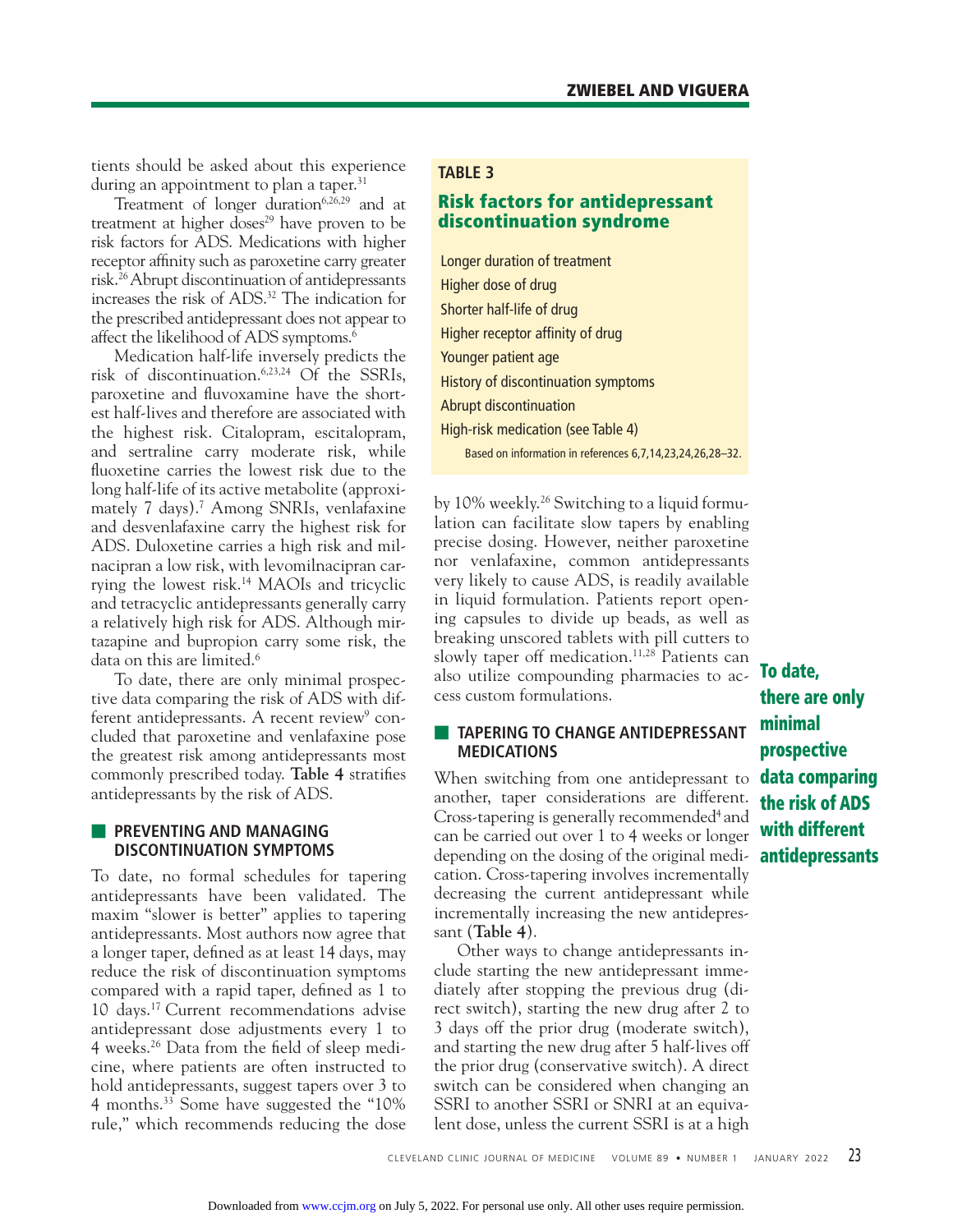#### **TABLE 4**

# **Risk of antidepressant discontinuation syndrome (ADS): A summary of antidepressant dosing**

| <b>Risk of ADS</b> | Name (brand name)                         | <b>Starting daily</b><br>dose (mg) | <b>Daily dose</b><br>range (mg) | <b>Typical dose</b><br>increment (mq)<br>(conservative dose<br>increment) |
|--------------------|-------------------------------------------|------------------------------------|---------------------------------|---------------------------------------------------------------------------|
| Low                | Bupropion XL (Wellbutrin XL) <sup>a</sup> | 150                                | 150-450                         | 150                                                                       |
|                    | Doxepin (Silenor)                         | $\overline{3}$                     | $3 - 6$                         | $\overline{3}$                                                            |
|                    | Fluoxetine (Prozac) <sup>a</sup>          | 10                                 | $10 - 80$                       | 10                                                                        |
|                    | Levomilnacipran (Savella)                 | 20                                 | $20 - 120$                      | 40 (20)                                                                   |
|                    | Milnacipran (Fetzima)                     | 25                                 | $50 - 300$                      | $25 - 50(12.5)$                                                           |
|                    | Vilazodone (Viibryd)                      | 10                                 | $10 - 40$                       | 10                                                                        |
|                    | Citalopram (Celexa)                       | 10                                 | $10 - 40$                       | 10                                                                        |
|                    | Escitalopram (Lexapro)                    | 5                                  | $5 - 30$                        | 10(5)                                                                     |
|                    | <b>Mirtazapine (Remeron)</b>              | $7.5 - 15$                         | $7.5 - 60$                      | 15(7.5)                                                                   |
| Intermediate       | Sertraline (Zoloft)                       | 25                                 | $25 - 300$                      | $50(12.5-25)$                                                             |
|                    | Trazodone (Deseryl)                       | $25 - 50$                          | $25 - 400$                      | 50(25)                                                                    |
|                    | Vortioxetine (Trintellix)                 | 5                                  | $5 - 20$                        | 5                                                                         |
|                    | <b>Amitriptyline (Elavil)</b>             | $10 - 25$                          | $10 - 300$                      | $50(10-25)$                                                               |
|                    | <b>Clomipramine (Anafranil)</b>           | 25                                 | $25 - 300$                      | 50(25)                                                                    |
|                    | <b>Desipramine (Norpramin)</b>            | 25                                 | $25 - 300$                      | $25 - 50(10 - 25)$                                                        |
|                    | Desvenlafaxine (Pristiq)                  | 25                                 | $50 - 400$                      | 50(25)                                                                    |
|                    | Doxepin (Sinequan)                        | 25                                 | $25 - 300$                      | $25 - 50(10 - 25)$                                                        |
|                    | <b>Duloxetine DR (Cymbalta DR)</b>        | $20 - 30$                          | $30 - 120$                      | 30(20)                                                                    |
| High               | Fluvoxamine (Luvox) <sup>b</sup>          | 25                                 | $25 - 300$                      | $50(12.5-25)$                                                             |
|                    | Imipramine (Tofranil)                     | 25                                 | $25 - 300$                      | $25 - 50(10 - 25)$                                                        |
|                    | Nortriptyline (Pamelor)                   | $10 - 50$                          | $10 - 150$                      | $25 - 50(10 - 25)$                                                        |
|                    | Paroxetine (Paxil) <sup>a</sup>           | 10                                 | $10 - 50$                       | 10(5)                                                                     |
|                    | <b>Phenelzine (Nardil)</b>                | 15                                 | $7.5 - 90$                      | 15                                                                        |
|                    | <b>Tranylcypromine (Parnate)</b>          | 10 <sup>1</sup>                    | $10 - 60$                       | 10                                                                        |
|                    | <b>Venlafaxine ER (Effexor ER)</b>        | 37.5                               | $75 - 375$                      | 37.5                                                                      |
|                    |                                           |                                    |                                 |                                                                           |

a Potent CYP 2D6 inhibitor. b Potent CYP 1A2 inhibitor.

> dose. Moderate and conservative switches carry the risk of ADS due to the time spent completely off an antidepressant.4 Alternatively, cross-tapering carries the risk of causing drug-drug interactions, and clinicians should be aware of potential risks such as serotonin syndrome. None of these switching methods

are appropriate for MAOIs, which require a 14-day washout both pre- and post-treatment, and at least a 5-week washout if MAOI treatment is preceded by fluoxetine.<sup>34</sup>

 Studies have suggested discontinuing antidepressants by switching patients to fluoxetine due to its 7-day half-life and rela-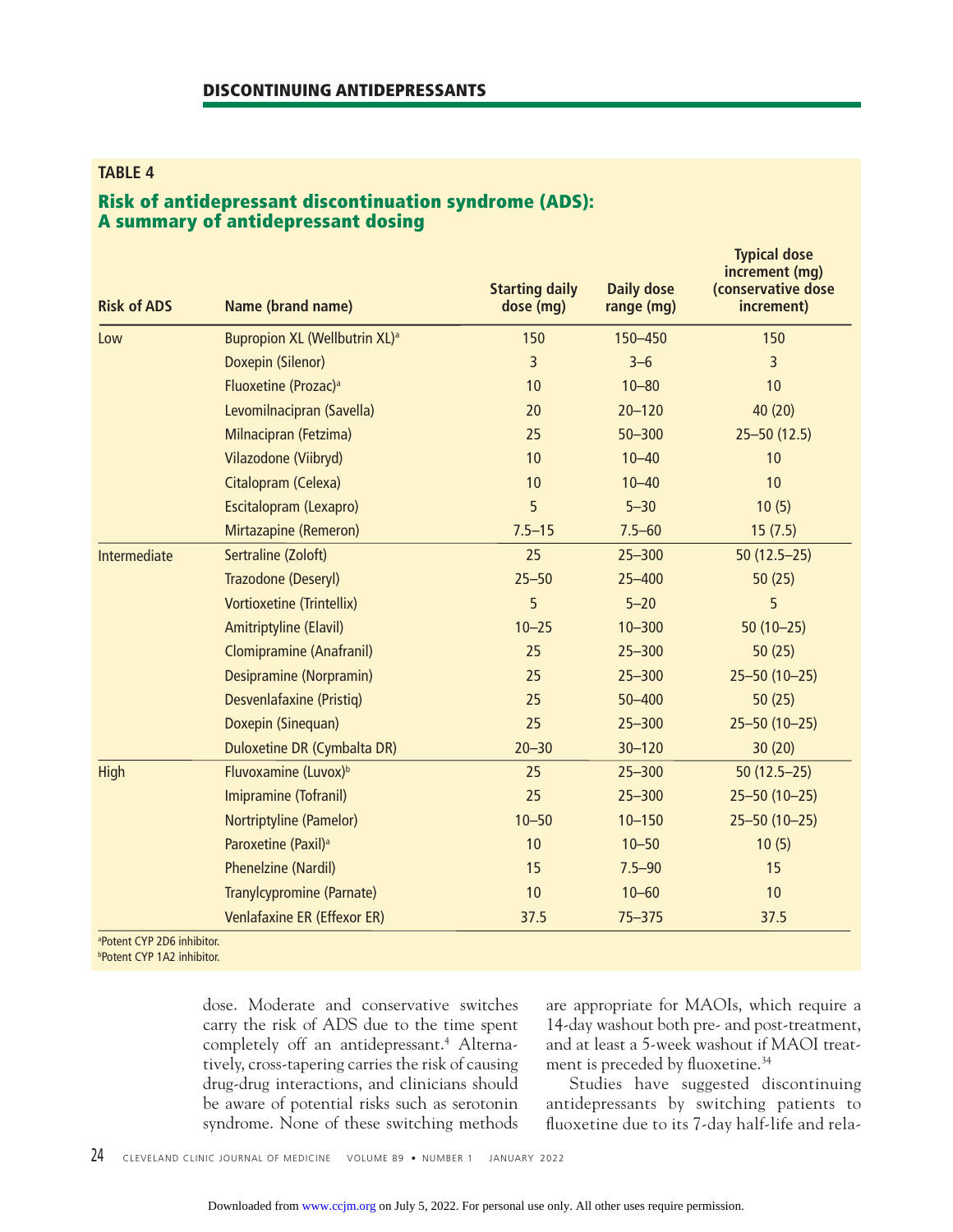tively low risk of ADS.<sup>23,35</sup> There are no formal guidelines on fluoxetine-assisted tapers, but the strategy consists of cross-tapering to fluoxetine (slowly decreasing the original antidepressant while increasing fluoxetine to a dosing required for ADS remission) followed by discontinuation of fluoxetine,  $26$ which can self-taper due to its long half-life. Such a strategy can be helpful when tapering off venlafaxine, desvenlafaxine, paroxetine, and tricyclic and tetracyclic antidepressants. However, clinicians must be wary of drug-drug interactions due to fluoxetine's CYP 2D6 inhibition, which can raise drug levels.

 Additional practical guidance on discontinuing and switching antidepressants can be found online.<sup>36,37</sup>

# **Patient education and other management tools**

Perhaps the most pragmatic and effective measure in managing ADS is to proactively educate patients about FINISH symptoms with missed doses or abrupt discontinuation. This prepares patients to better cope with ADS during planned antidepressant discontinuation and may prevent unnecessary visits to the emergency room. It is also important to reassure the patient that ADS is neither lifethreatening nor indicative of addiction, and that it will eventually resolve.

 If ADS does occur, the antidepressant being tapered can be rapidly resumed at the previous dosing and then tapered more slowly. This intervention is the simplest antidote and is highly effective in most cases within 24 hours.

 Symptom management is another treatment strategy.35 For example, headaches can be managed with ibuprofen 400 mg or acetaminophen 650 mg every 4 to 6 hours. Nausea can be addressed with ondansetron 4 mg every 8 hours. Anxiety and insomnia can be managed with hydroxyzine 50 mg every 6 hours or with benzodiazepines. In some cases, diphenhydramine can be recommended if the patient is stopping a particularly anticholinergic antidepressant, such as paroxetine.

 Additionally, antidepressants can have extensive drug-drug interactions. These interactions can occur from enzymatic induction or inhibition of the cytochrome P450

system or from medication side effects that overlap with the effect of other medications, such as additive effects in anticoagulation. The cessation of an antidepressant therefore requires the reevaluation of other concurrently prescribed medications.<sup>22</sup> While it is always recommended to complete a medication review, changes in bupropion, fluoxetine, and paroxetine (potent CYP 2D6 inhibitors), fluvoxamine (a potent CYP 1A2 inhibitor), tricyclic and tetracyclic antidepressants, and MAOIs should prompt an especially close medication review.

#### ■ **FUTURE DIRECTIONS**

Translational efforts including the further development of animal models for ADS are needed to enhance our understanding of the pathogenesis, phenotypic variance, and role of genetic and environmental modulation in ADS. Such efforts will help the clinician screen for a medication's potential to induce ADS and will contribute to developing agents that reduce the symptoms and severity of ADS.<sup>38</sup>

#### ■ **TAKE-HOME POINTS**

- Discontinuing or changing antidepressants, especially when done quickly, can be associated with ADS, and symptoms can emerge within hours and last for months.
- The mnemonic FINISH is useful for recognizing ADS: flu-like symptoms, insomnia, nausea, imbalance, sensory disturbances (eg, brain zaps), and hyperarousal.
- Dosing adjustments should be made every 1 to 4 weeks and may require months to complete. Patients unable to tolerate a tapering schedule should be tapered more slowly with supplemental symptomatic management.
- Risk factors for ADS are higher dose and longer duration of treatment, medication with shorter half-life and greater receptor affinity, abrupt discontinuation, prior symptoms with missed doses or previous antidepressant discontinuations, and younger patient age.

#### ■ **DISCLOSURES**

Downloaded from [www.ccjm.org](http://www.ccjm.org/) on July 5, 2022. For personal use only. All other uses require permission.

The authors report no relevant financial relationships which, in the context of their contributions, could be perceived as a potential conflict of interest.

**It is important to reassure the patient that ADS is neither life-threatening nor indicative of addiction, and that it will eventually resolve**

### CLEVELAND CLINIC JOURNAL OF MEDICINE VOLUME 89 • NUMBER 1 JANUARY 2022 25